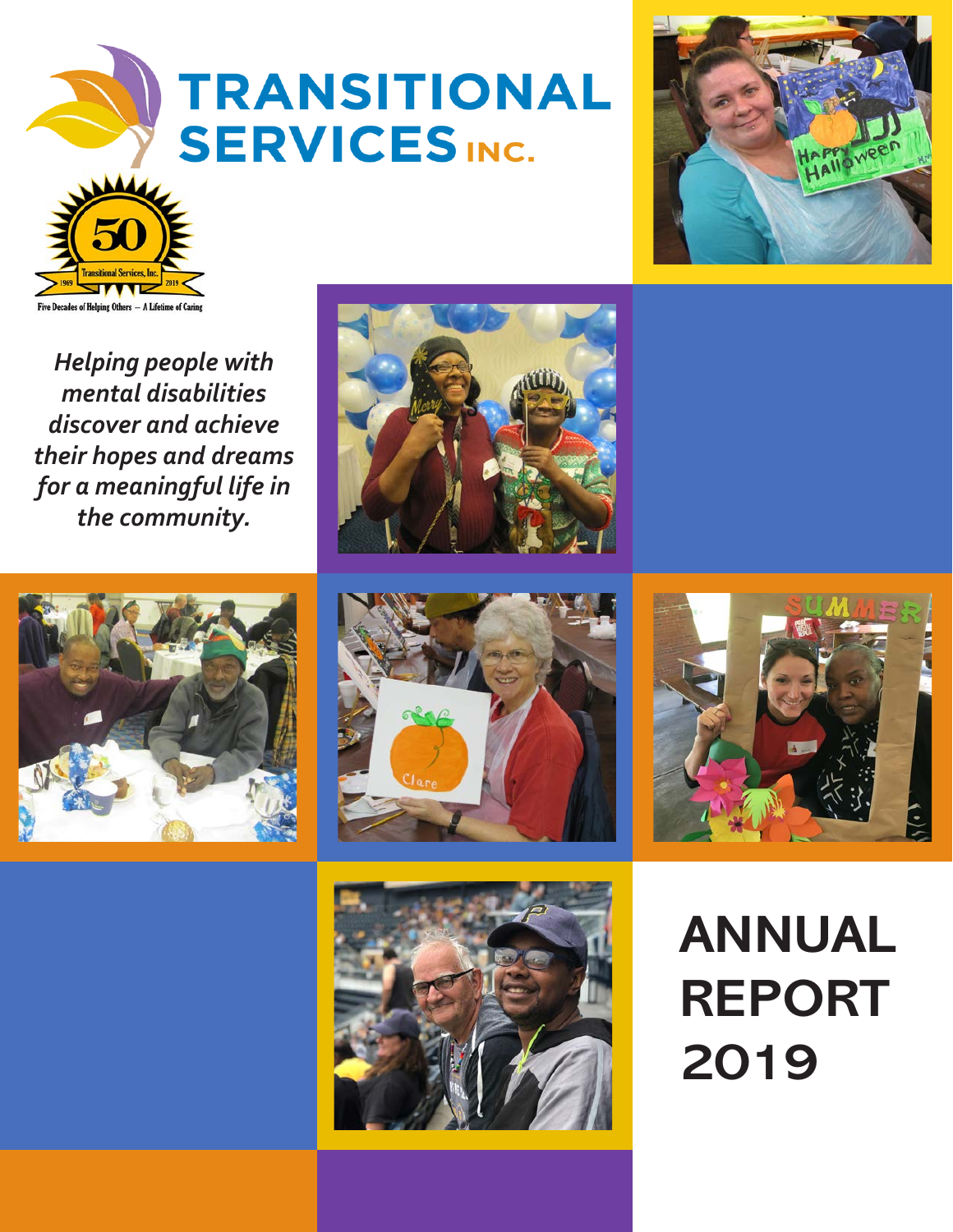### **CEO Message**

Transitional Services, Inc. (TSI) has marked a significant milestone in the history of our agency as we celebrate our Golden Anniversary – 50 Years of Helping People with Mental Disabilities Discover and Achieve Their Hopes and Dreams for a Meaningful Life in the Community. We began our journey as an agency in 1969 as a result of the pioneer work of our founder, Orville "Bud" Royer. Royer was a faculty member and lecturer at the Graduate School of Social Work and president of the University of Pittsburgh's School of Social Work Alumni Association. He laid the groundwork for the philosophical shift in beliefs that all persons have the right to live and thrive in our communities despite their limitations.

During an interview, Royer stated that he was working to "undo 30-40 years of damage done by the mental health system." TSI is proud to have been born at the hands of this noteworthy pioneer that had a vision and advocated for the disabled.

Since those infancy years, TSI has continued to grow and work tirelessly to assist individuals with psychiatric and intellectual disabilities transition successfully into independence. We started with the first residential site, named after the founder, "Royer" and have grown to ten sites throughout Allegheny County and have served over 20,000 individuals through both our residential and community-based programs.

Although TSI has seen growth and change over the past fifty years, the overarching commitment and drive to make a difference in the lives of those that we serve has continued to thrive and strengthen. Our valued employees and Board of Directors are the backbone of our agency and keep us moving forward in quality and "good to great" services. TSI's goal is to look to the future and use that strength to propel us forward. We are proud of what we have achieved and excited for what opportunities are in our future to reach those that need us the most.

*Mary Anne Poutous, LSW Chief Executive Officer*

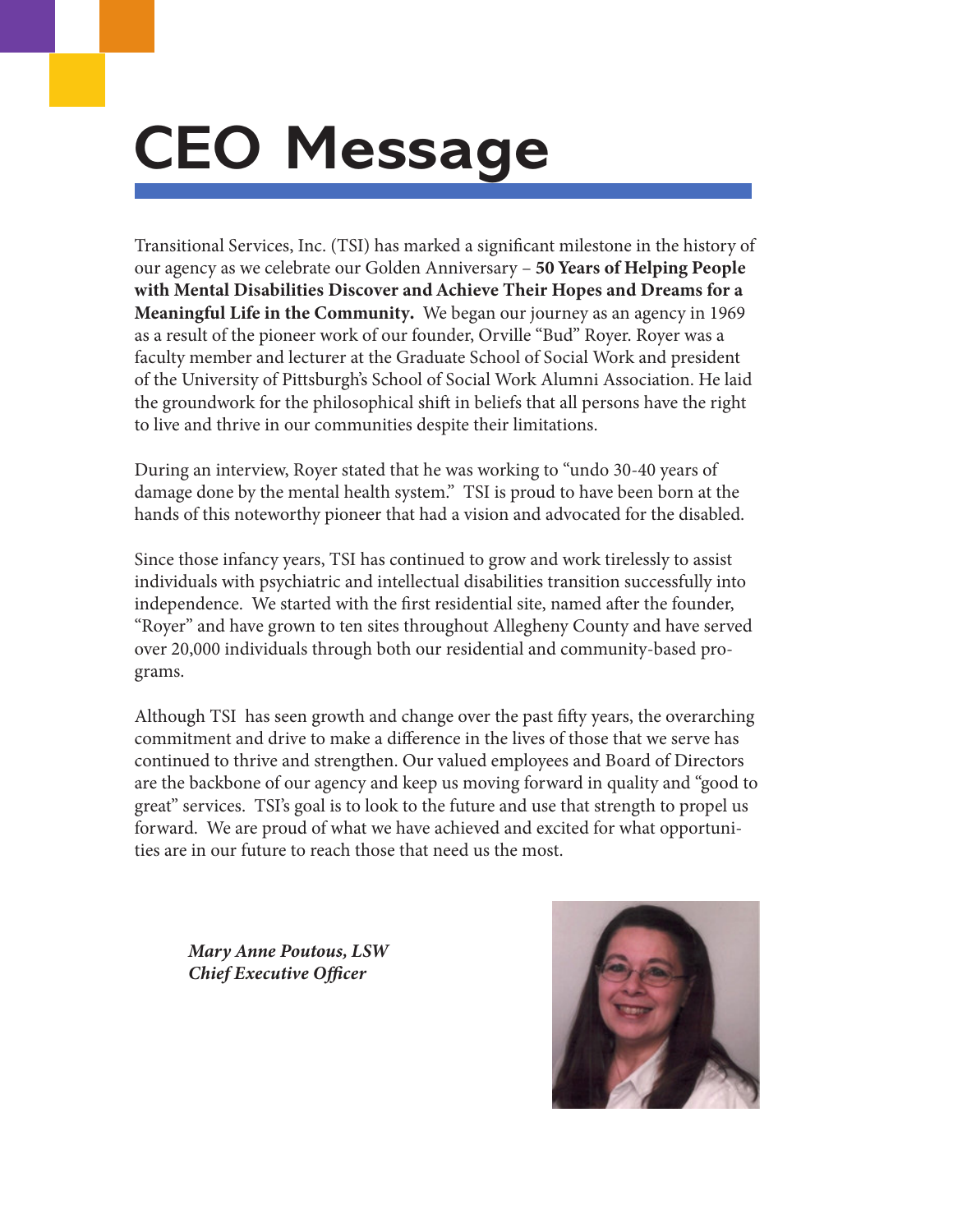# **50 Years of Caring**

On May 10, 2019 Transitional Services Inc. (TSI) celebrated 50 years of helping persons with mental disabilities live quality lives in the community at the 50th Anniversary Gala held at the Hyundai Club at PNC Park. County Executive Rich Fitzgerald joined the evening proclaiming it as an honorary Transitional Services Day in Allegheny County. Jon Burnett from KDKA emceed the event with entertainment provided by Alton Merrell, Rodney McCoy, and the Organization of Chinese Americans.

TSI was honored to present the first Pioneer Award to special guests Mrs. Susan Royer and her children to honor the life and memory of husband, father, and TSI founder Mr. Orville "Bud" Royer who dedicated his life as a mental health advocate. Bud Royer was noted by the Pittsburgh-Post Gazette as a "pioneer in the development of transitional living for mentally and physically disabled people from institutions."

Since our founding in 1969, TSI has received national recognition as one of the first programs of its kind to serve an entire metropolitan area. What began as a provision of housing and services to adults needing psychiatric care expanded to also serving individuals with intellectual disabilities. Today TSI offers a variety of housing options to meet the needs and preferences of persons served, assisting individuals with skill building, empowerment, and identifying personal strengths with the goal of role recovery—that is, defining and resuming life on their terms. As we look to the next decade, TSI remains committed to quality care, emphasizing mental health services that enable choice, independency, and community living.



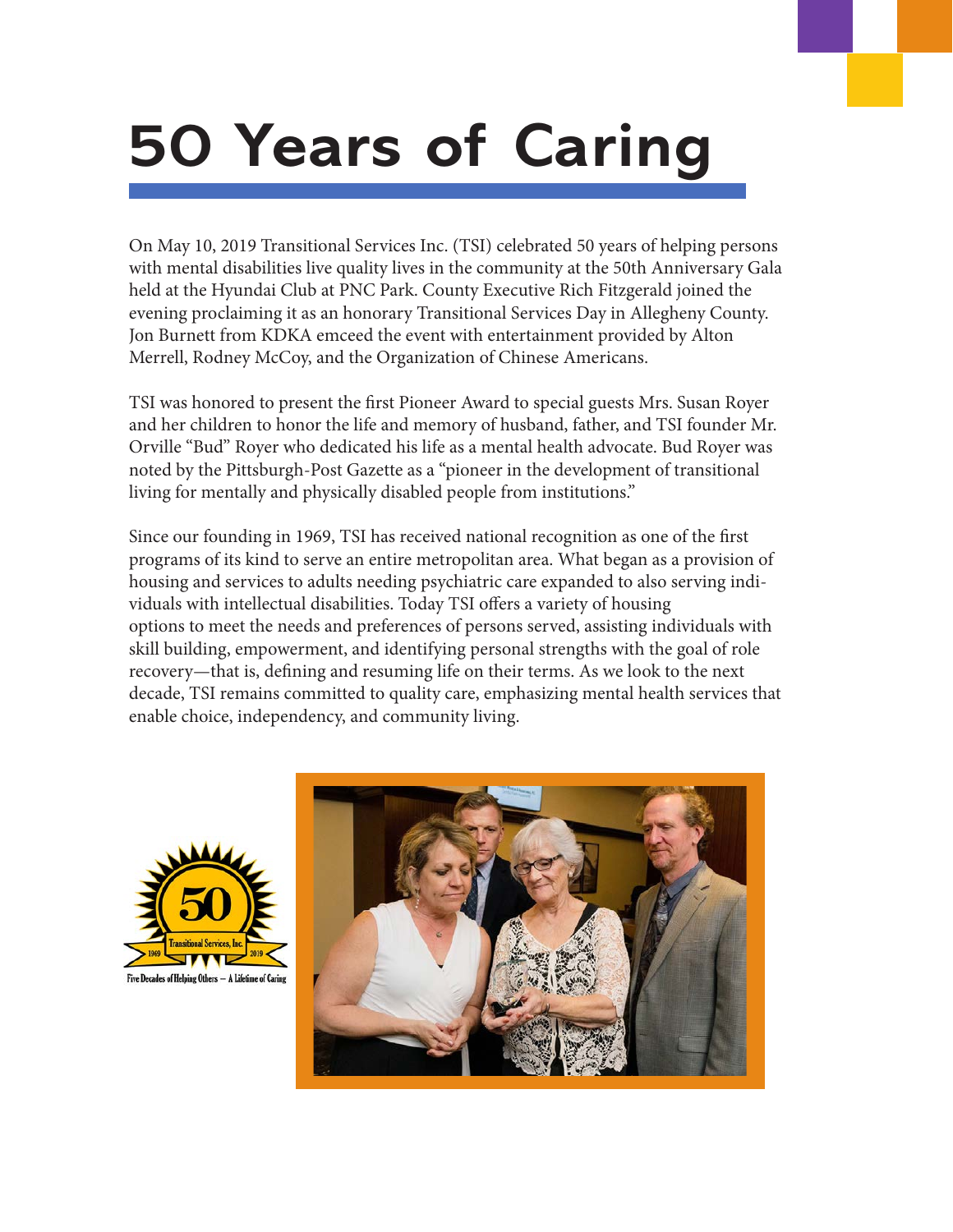### **Success Stories**

#### **Celebrating our persons served and their accomplishments!**

#### Christopher Wanda



Christopher is 30 years old diagnosed with mild intellectual disabilities. He has a complicated medical history. He has worked multiple jobs at Goodwill and due to his hard work was offered an internship at a local hotel which led him to be part of a work force preparatory training program.



Wanda is 69 years old diagnosed with mild intellectual disabilities. She suffers from osteoporosis, seizures, arthritis, and thyroid complications. Wanda has been with TSI for over 20 years. She has been working at Goodwill for over 40 years and has been in a relationship for 20 years.





Alex is 25 years old diagnosed with autism. He has been with TSI for five years. Alex's joy and love for reading makes him excellent company. Living independently, Alex has worked on his cooking skills, keeping his apartment clean, and taking care of his hygiene. His next goal is going out in public more for enjoyment despite some social anxiety.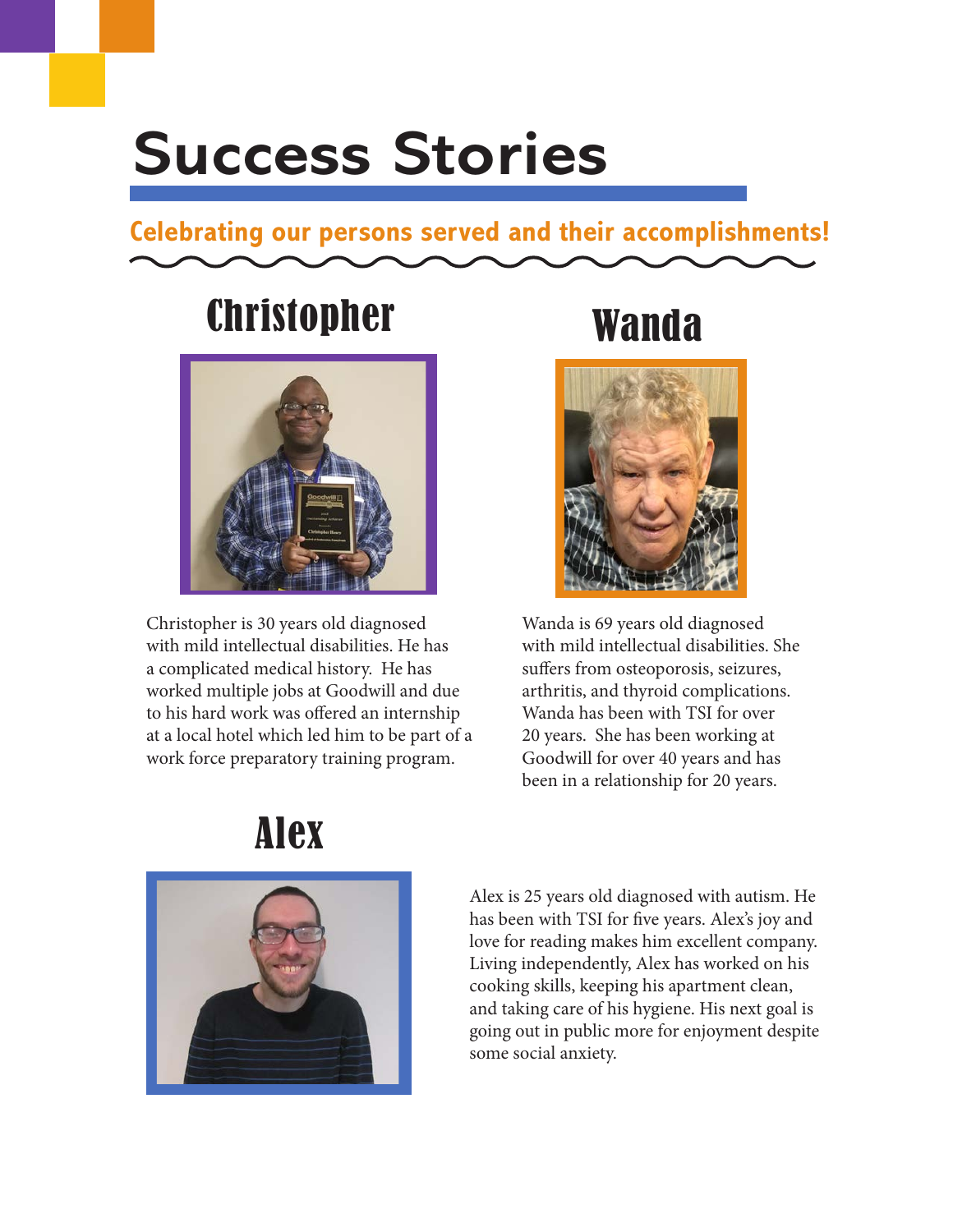### **Success Stories**

#### **Celebrating our persons served and their accomplishments!**

Chantel is 27 years old. She has been with TSI for eight years. Chantel wanted to increase the level of her independence and so with staff assistance she has learned to use public transportation, cook, do laundry, and keep her apartment clean. She does her own shopping and banking and also maintains a job at Wendy's. This year, Chantel registered in the Culinary Program at CACC and graduated on May 16!

#### **Chantel**



#### **Carsten**



Carsten is 26 years old. He has been with TSI for 4 years as a means of support for his mental health recovery. He graduated from TSI's Transitional Age Youth (TAY) program where he learned skills from time management to budgeting to using public transportation. Carsten has a passion for helping kids and works at the afterschool program at Concord Elementary where he assists kids ages kindergarten to fifth grade with homework and fun activities.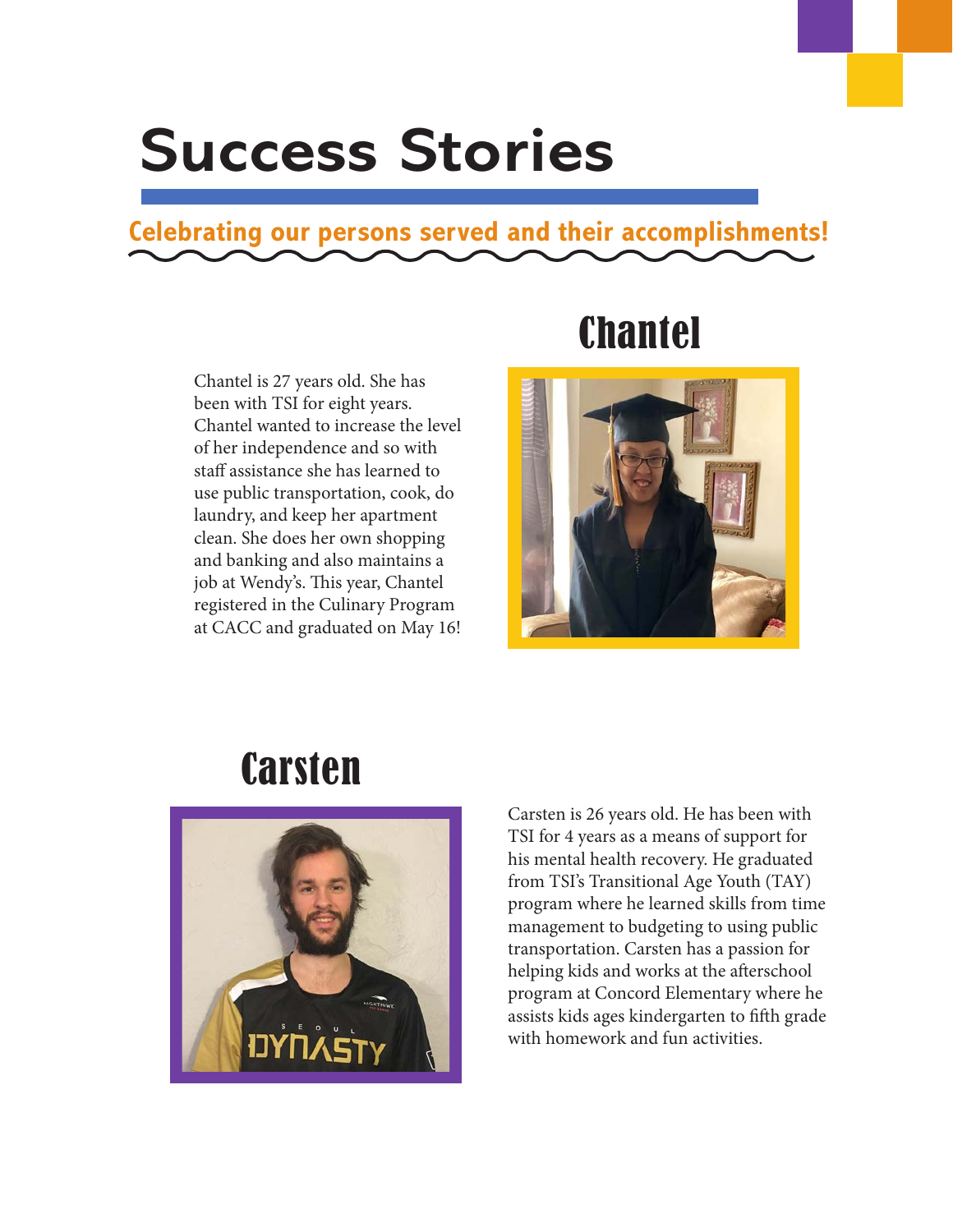## **The Year in Review**

#### **Quality Management & Performance Improvement**

In Fiscal Year 19, Transitional Services focused on enhancing its quality management program. There were 41 Key Performance Indicators and 15 Departmental Quality Improvement Goals that were initiated and measured. Included in this enhancement was the implementation of a new Quality Data Subcommittee, a revision of the responsibilities of the Quality Assurance Team, and the development of a Data and Outcomes subcommittee of the TSI Board of Directors. With multiple layers of training on continuous quality improvement, 88% of all the quality improvement goals demonstrated a positive outcome.

#### **Strategic Plan**

At the end of FY18, TSI had just completed the development of its three-year strategic plan. Bringing to life the tactics of the plan became the charge of FY19 and to better provide the oversight of these tactics, the Board of Directors restructured to form a subcommittee that would align with the strategic plan. The subcommittees were comprised of both board members and Senior Leadership. Three subcommittees were formed: Human Capital; Finance/ Fundraising; and Quality and Data. This new structure allowed for the board to develop a closer understanding of the operations and challenges of the organization and set independent goals/ objectives.

#### **Customer Satisfaction**

TSI places a high value on employee satisfaction and in 2019 through the work of a retention task force employed a variety of initiatives that focused on employee engagement/connectivity, rewards and recognition, and leadership communication. Our annual staff survey reflected a 22% increase in employee satisfaction compared to fiscal year 2018. Staff rated their experience as "very good" or "excellent." This exceeded the annual goal by 11%. This will continue to be a crucial focus going into 2020.

#### **Noteworthy Projects – 50th Gala & Computer Literacy**

TSI embarked on several noteworthy projects in FY19. To celebrate our golden anniversary, we held a very successful gala at the Hyundai club on May 10th. We shared our celebration with our employees, funders, colleagues, and the larger community while drawing in over \$11,000 in sponsorships. TSI was fortunate to receive a \$15,000 grant from the G. C Murphy Foundation to develop and implement a computer literacy program for the individuals that we serve. This grant afforded us the ability to establish computer workstations in five of our residential locations. Additionally, we established a partnership with the Carnegie Library of Pittsburgh to offer a customized four-week computer literacy series of classes that focuses on computer basics, Microsoft, internet searching, tours of the library and job marketability.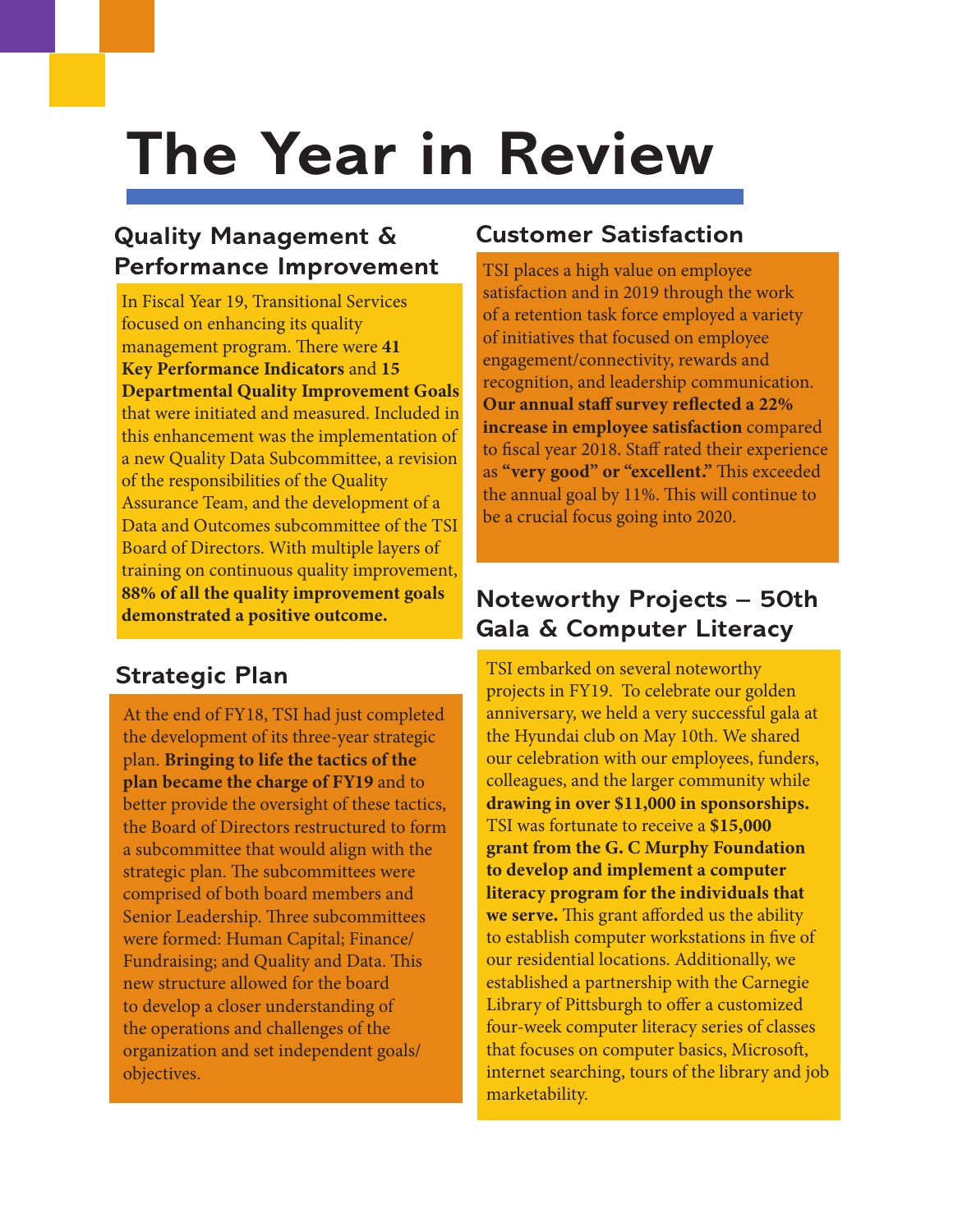# **The Figures**

#### 18-19 Annual Report Data

| <b>Source</b>           | TSI                      | <b>Other Fund</b> | <b>PSH</b>   | <b>TAY</b> | <b>Total</b> |
|-------------------------|--------------------------|-------------------|--------------|------------|--------------|
| <b>Revenue:</b>         |                          |                   |              |            |              |
| <b>Allegheny County</b> | 3,927,249.00             |                   |              |            | 3,927,249.00 |
| Comm. Of PA (Waiver)    | 1,901,972.49             |                   |              |            | 1,901,972.49 |
| <b>HUD</b>              | 16,218.42                |                   |              |            | 16,218.42    |
| Rental                  | 236,614.62               |                   |              |            | 236,614.62   |
| Reinvestment            | ٠                        | ۰                 | 1,161,841.97 | 332,813.24 | 1,494,655.21 |
| Donations               | $\overline{\phantom{a}}$ | 117,306.25        |              |            | 117,306.25   |
| Other                   | 1,148.98                 | 5,044.30          | 319.50       |            | 6,512.78     |
| <b>Total Revenue</b>    | 6,083,203.51             | 122,350.55        | 1,162,161.47 | 332,813.24 | 7,700,528.77 |
|                         |                          |                   |              |            |              |
| <b>Expenses:</b>        |                          |                   |              |            |              |
| Personnel               | 3,645,365.18             | 4,384.97          | 476,165.02   | 205,144.50 | 4,331,059.67 |
| Operating               | 1,265,365.76             | 85,132.74         | 645,120.12   | 89,282.40  | 2,084,901.02 |
| Administrative          | 512,496.83               | ۰                 | 40,556.78    | 38,386.33  | 591,439.94   |
| <b>Total Expenses</b>   | 5,423,227.77             | 89,517.71         | 1,161,841.92 | 332,813.23 | 7,007,400.63 |

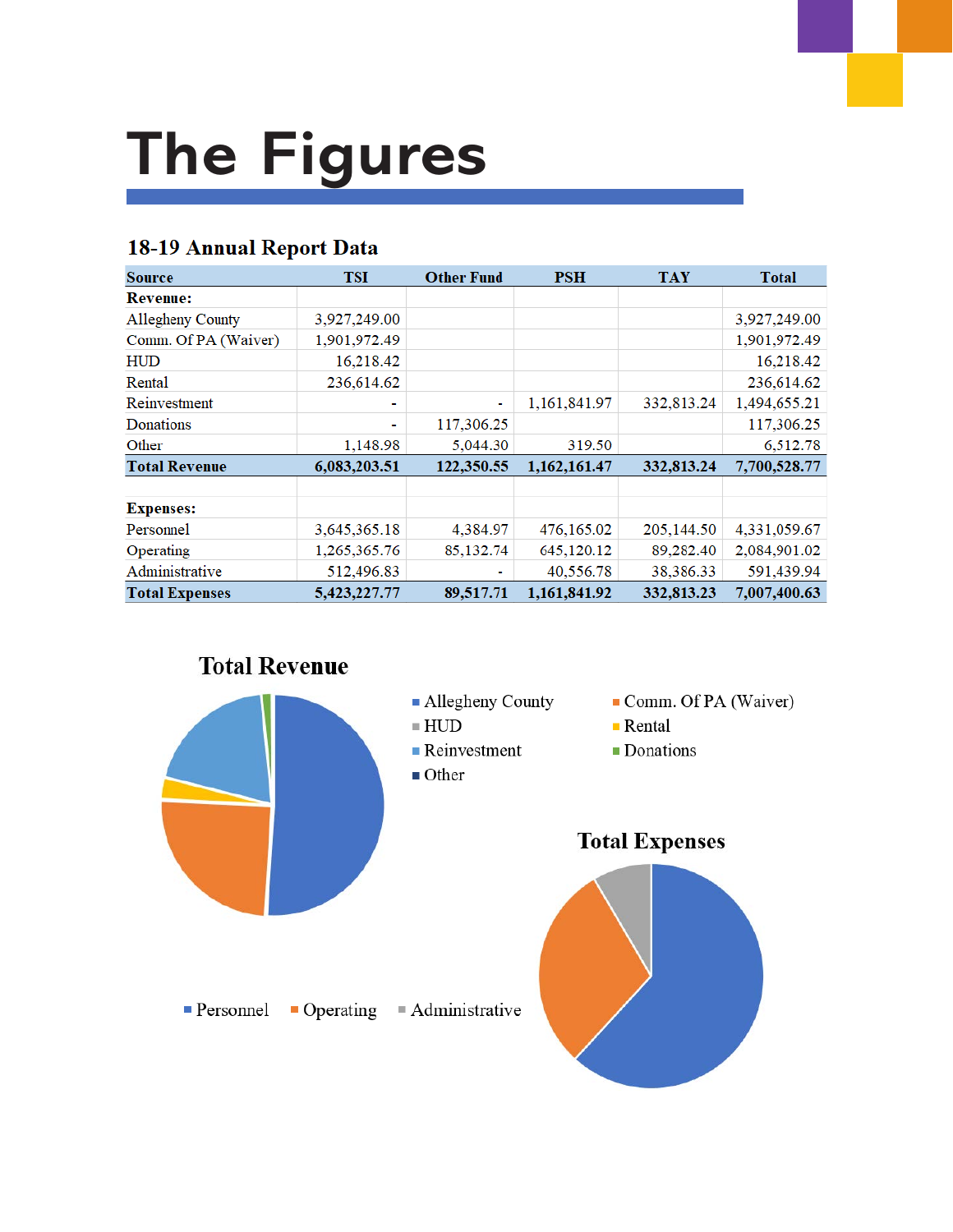### **Board Members**



Michael McHale, Chairperson, is a software Development Manager at Amazon with expertise in software development and business infrastructure. He has served as a TSI board member for 4 years.



Lisa Fox, Chairperson, is a Senior Vice President and Senior HR Business Partner Manager for PNC Bank and has 30-plus years of human resources consulting experience.



William Braatz is a Community Engagement Director at the Pennsylvania Farm Bureau. He has served as a TSI board member for 5 years.



Mathew Johnson is a patent litigator at the U.S. Patent Office whose practice focuses on challenging and defending the validity of patents. Matthew has served in a variety of board roles with TSI for over 8 years. He is the proud father of 3-yearold Lucille and 2-year-old Ruaridh.



Levi Logan is an attorney with Meyer, Unkovic & Scott LLP, where his practice is focused mainly on employee benefits. Levi has served as a TSI board member for 5 years. He resides in Munhall with his wife Jacqueline and their three children.



Tracy Sheasley is a Merchandise Planning Manager at American Eagle Outfitters, where she leads a team responsible for developing and executing financial strategies. Tracy has served on the TSI board for 7 months. She resides in Cranberry Township with her husband Aaron.